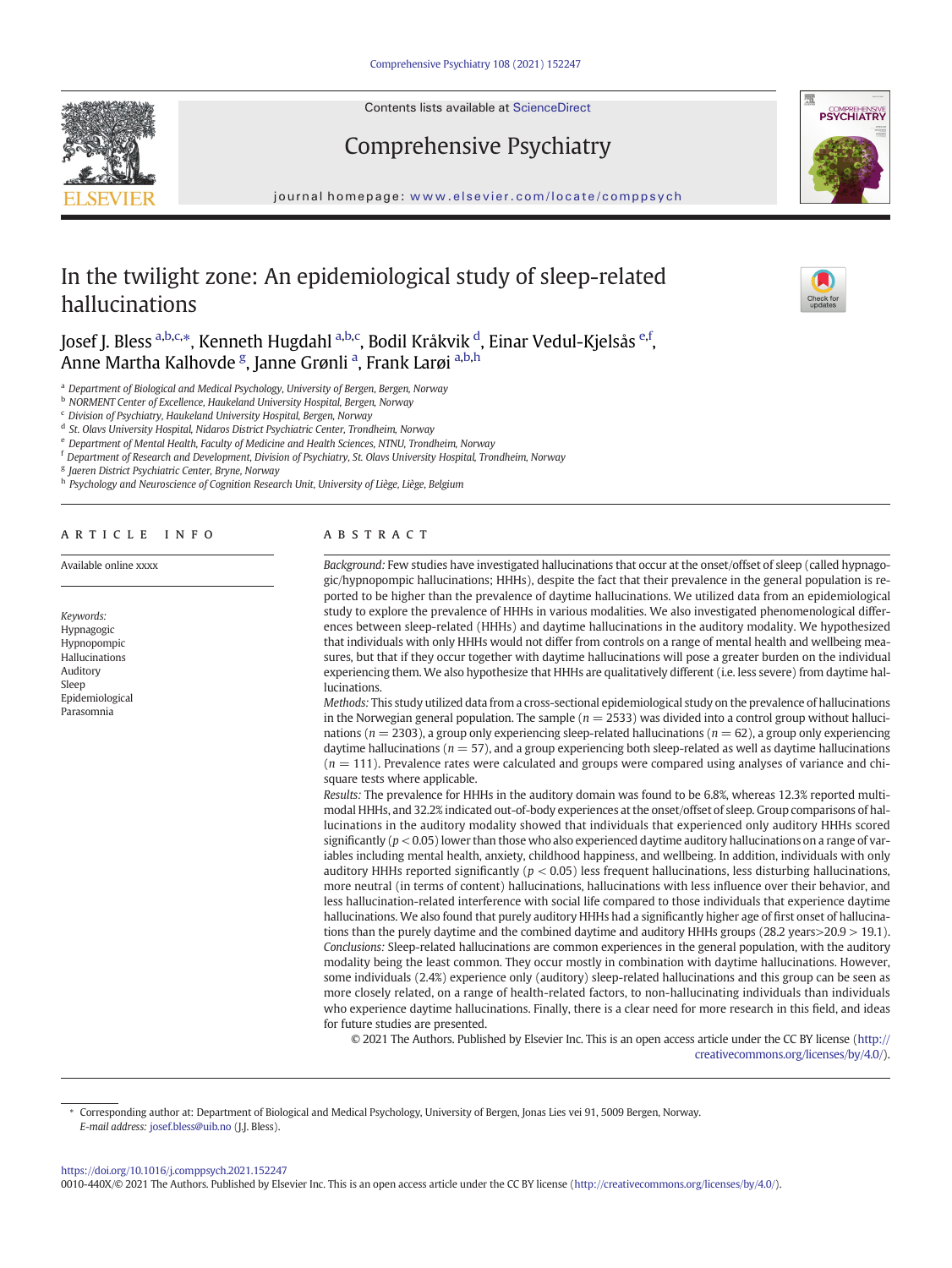# 1. Introduction

Hallucinations are usually studied as a mental phenomenon that occurs during wakefulness. Lesser studied, yet more common in the general population, are hallucinations that occur in the borderline state between falling asleep and being awake, often referred to as hypnagogic (onset of sleep) and hypnopompic (upon awakening) hallucinations (HHHs), respectively [\[1,2\]](#page-5-0). In the present study we report on HHHs in the general population, which is an interesting phenomenon for a number of reasons. HHHs represent a particular type of hallucination, in a particular situational context, in which the brain is in an altered state of consciousness [see [\[3\]](#page-5-0)]. Thus, studying HHHs may contribute to an increase in our knowledge of hallucinations in general, and also more specifically increase our knowledge of hallucinations as a symptom in mental disorders. Studying HHHs also represents a unique and rare opportunity to examine mental events that occur when the brain is in a transition from wakefulness to sleep, and from sleep to wakefulness.

In a telephone survey of a representative sample of the general population ( $n = 4972$  $n = 4972$  $n = 4972$ ), Ohayon et al. [4] found that 37.0% of the sample reported hypnagogic hallucinations and 12.5% reported hypnopompic hallucinations (both multimodal), at least twice a week over the last year. Jones et al. [\[2\]](#page-5-0), using a different questionnaire (the Durham Hypnagogic and Hypnopompic Hallucinations Questionnaire), found that 33.2% of their sample (college students) had experienced HHHs. As a comparison, regarding daytime hallucinations, Laloyaux et al. [[5](#page-5-0)] (using the Launay-Slade Hallucination Scale (LSHS) [\[6\]](#page-5-0)) reported a 7.0% prevalence rate of daytime hallucinations (across modalities) in the Norwegian general population. Thus, HHHs seem to be a more common phenomenon than daytime hallucinations. Although HHHs can occur independent from daytime hallucinations, they often seem to co-occur as reported by Ohayon [\[7\]](#page-5-0). In this extended sample ( $n =$ 13,057), 24.1% of individuals with daytime hallucinations also reported having hypnagogic hallucinations and 17% reported having hypnopompic hallucinations.

As mentioned above, HHHs occur across sensory modalities. Waters et al. [[8](#page-5-0)] report that visual phenomena in some studies constitute up to 86% of HHHs and typically consist of kaleidoscopically changing visual perceptions such as geometric patterns, shapes and light flashes. Furthermore, somatic experiences, including bodily distortions, feelings of weightlessness, flying or falling, and a sense of presence in the room, occur in up to 44% of reported cases, while voices and other sounds (phone, doorbell, music) appear to be less common (up to 34% of reported cases) (see Waters et al. [\[8\]](#page-5-0)). In order to allow to compare with previous reports, we investigated prevalence rates for different sensory modalities, i.e. auditory, out-of-body, and multimodal HHHs.

In addition to prevalence rates, we were also interested in understanding potential differences between individuals with only auditory HHHs (aHHHs) compared to individuals with a) neither sleep-related (aHHHs) nor daytime auditory verbal hallucinations (AVHs), (b) only daytime AVHs, and (c) both aHHHs and daytime AVHs. This issue has not been investigated previously. Following the continuum model of psychosis [[9](#page-5-0)], we expect hallucinations to be distributed among the general population in various degrees of severity, from less severe, isolated aHHHs to more severe hallucinations when co-occurring with daytime hallucinations. Thus, it was hypothesized that individuals with only aHHHs would not differ significantly from individuals with neither aHHHs nor daytime AVHs. Further, we expected individuals with only aHHHs to report less severe mental health issues and less severe hallucination-characteristics (measured by e.g. frequency, valence, level of disturbance), compared to the other hallucination groups, especially when compared with the group with combined aHHHs and daytime AVHs. This is based on the assumption that isolated aHHHs (i.e. without the presence of daytime AVHs) occur in a transitory state from wakefulness to sleep, and from sleep to wakefulness, and as such may be regarded as a common epiphenomenon of the complex

interplay between cholinergic and aminergic neurochemical systems rather than being part of a primary pathology.

### 2. Methods

# 2.1. Sample

This study utilized data from a cross-sectional epidemiological study on the prevalence of AVHs in the Norwegian general population [see [[10](#page-5-0)]]. In order to avoid cultural and language differences that could have confounded results, participants had to be able to speak and understand Norwegian, and be born, raised, and currently living in Norway. In total, 8000 individuals aged 18 years and older were invited to participate via a postal questionnaire. A total of 169 individuals could not be reached and 11 individuals did not wish to participate in the study, leaving 7820 individuals who were contacted and did not explicitly decline to participate. Of these 7820 individuals, 2533 (32.4%) completed and returned the questionnaire, and therefore formed the final study sample [see [\[10](#page-5-0)] for further details].

For the purpose of the present study, the original sample was divided into four independent sub-groups depending on their answers to three items of the Launay-Slade Hallucination Scale (LSHS), whereby two items deal with daytime AVHs (items 4 and 8) and one item deals with HHHs (modified item 11). The latter item was split into auditory and multisensory modalities in order to differentiate between modalities. The four independent sub-groups were as follows:

- 1) Participants who did not answer affirmatively (i.e. who responded, "Certainly does not apply to me" or "Possibly does not apply to me" or "Unsure") to both daytime AVH and auditory HHH (aHHH)-items. This sub-group is called the Control group and consisted of 2303 participants.
- 2) Participants who answered affirmatively (i.e. who responded, "Possibly applies to me" or "Certainly applies to me") to the item about aHHHs (modified item 11 of the LSHS: "Sometimes, right before I fall asleep or wake up, I have had the experience of hearing a voice, even though no one was there.") but not affirmatively ("Certainly does not apply to me" or "Possibly does not apply to me" or "Unsure") to the items about daytime AVHs (item 4 of the LSHS: "In the past I have had the experience of hearing a person's voice and then found that there was no-one there" and/or item 8 of the LSHS: "I often hear a voice speaking my thoughts aloud"). This subgroup is called the aHHH group and consisted of 62 participants.
- 3) Participants who answered affirmatively (i.e. who responded, "Possibly applies to me" or "Certainly applies to me") to the items about daytime AVHs (item 4 of the LSHS: "In the past I have had the experience of hearing a person's voice and then found that there was noone there" and/or item 8 of the LSHS: "I often hear a voice speaking my thoughts aloud") but not affirmatively ("Certainly does not apply to me" or "Possibly does not apply to me" or "Unsure") to the item about aHHHs (modified item 11 of the LSHS: "Sometimes, right before I fall asleep or wake up, I have had the experience of hearing a voice, even though no one was there."). This sub-group is called the AVH group and consisted of 57 participants.
- 4) Participants who answered affirmatively (i.e. who responded, "Possibly applies to me" or "Certainly applies to me") to the item about aHHHs (modified item 11 of the LSHS: "Sometimes, right before I fall asleep or wake up, I have had the experience of hearing a voice, even though no one was there.") as well as affirmatively ("Possibly applies to me" or "Certainly applies to me") to the questions about daytime AVHs (item 4 of the LSHS: "In the past I have had the experience of hearing a person's voice and then found that there was no-one there" and/or item 8 of the LSHS: "I often hear a voice speaking my thoughts aloud"). This sub-group is called the  $AVH + aHHH$  group and consisted of 111 participants.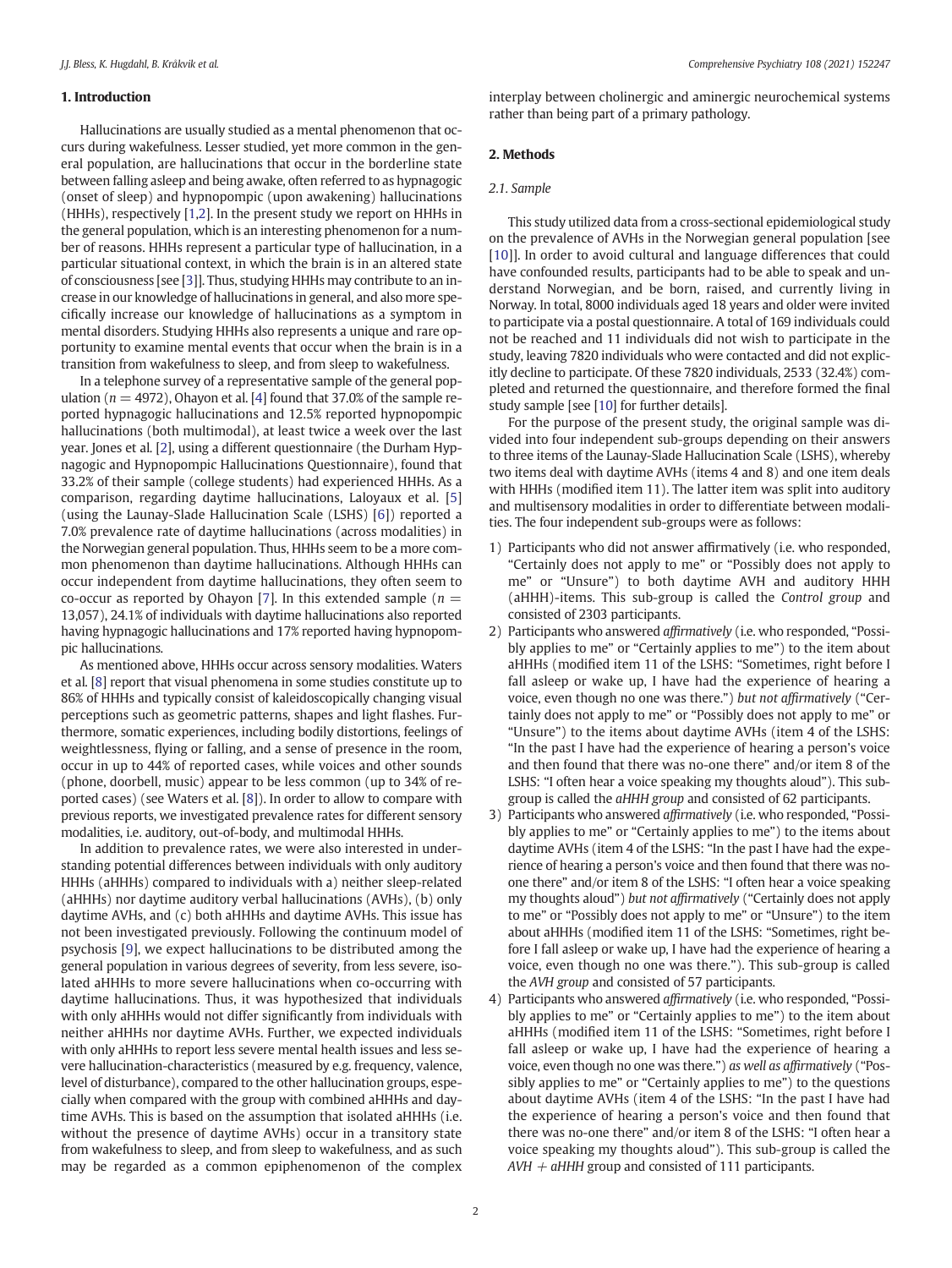# <span id="page-2-0"></span>2.2. Questionnaire

Prevalence rates were calculated based on the following sleeprelated LSHS items:

- 1) aHHH (modified item 11 of the LSHS: "Sometimes, right before I fall asleep or wake up, I have had the experience of hearing a voice, even though no one was there.")
- 2) out-of-body HHH (item 12 of the LSHS: "Sometimes, right before I fall asleep or wake up, I have felt like I am floating or falling, or temporarily leaving my body")
- 3) multimodal HHH (modified item 11 of the LSHS: "Sometimes, right before I fall asleep or wake up, I have had the experience of seeing or feeling something that was not there, or felt like someone had touched me, even though no one was there")

Differences between the four independent sub-groups regarding clinical features were explored based on questions regarding:

- 1) Physical health ("How is your physical health?")
- 2) Mental health ("How is your mental health?")
- 3) Hospital Anxiety and Depression Scale [HADS; [[11\]](#page-5-0)], which is a fourteen-item questionnaire that measures the severity of anxiety and depression. Each item is rated on a four-point response scale, generating a total score ranging from 0 to 21.
- 4) Adverse life events ("Have you ever experienced a decisive adverse event in your life such as death in the near family, accident, catastrophe, abuse, war, divorce/break-up, or bullying?")

# Table 1

Sociodemographic group characteristics.

- 5) Considered contacting a health professional due to psychological issues ("Have you ever considered contacting a psychologist, medical doctor, or similar, due to psychological issues?")
- 6) Intake of medication because of psychological issues ("Have you used any medication for psychological problems?")
- 7) Use of alcohol (frequency) ("How often do you drink alcohol?")
- 8) General wellbeing ("How would you describe your general condition?")
- 9) Childhood happiness ("When thinking about your childhood/upbringing, you would describe it as…")

Differences between the three independent hallucination subgroups were explored with regard to additional questions about hallucination-characteristics:

- 1) Age of onset ("How old were you the first time you heard voices?")
- 2) Frequency ("Approximately how often do you hear voices?")
- 3) Valence ("The voices are experienced mainly as…")
- 4) First-onset trigger ("What situation were you in when you first started hearing voices"?)
- 5) Influence of hallucinations over one's behavior ("Have you allowed the voices to influence your behavior?")
- 6) Interference of hallucinations with social contacts ("Do the voices interfere with your social interactions?")
- 7) Level of disturbance of hallucinations ("I have been troubled by hearing voices in my head"; item 9 of the LSHS)

|                                        | Control            | aHHH              | AVH         | $AVH + aHHH$ |
|----------------------------------------|--------------------|-------------------|-------------|--------------|
| $\cal N$                               | 2303 (SD)          | 62 (SD)           | 57 (SD)     | 111(SD)      |
| Age (years)                            | 50.2 ( $\pm$ 16.2) | 49.7 $(\pm 16.1)$ | 43.6 (13.8) | 41.5(16.3)   |
| Age at first onset of voices (years)   |                    | 28.2 $(\pm 16.4)$ | 20.9(15.0)  | 19.1(13.1)   |
|                                        | $\%$ $(N)$         | $\%$ (N)          | $\%$ (N)    | $\%$ (N)     |
| Sex                                    |                    |                   |             |              |
| Male                                   | 45.8 (1054)        | 46.8 (29)         | 49.1 (28)   | 35.1 (39)    |
| Female                                 | 54.2 (1249)        | 53.2 (33)         | 50.9(29)    | 64.9 (72)    |
| Marital status                         |                    |                   |             |              |
| Unmarried/not cohabitant               | 14.5(335)          | 16.1(10)          | 22.8(13)    | 31.5(35)     |
| Married                                | 54.2 (1249)        | 38.7 (24)         | 43.9 (25)   | 27.0 (30)    |
| Cohabitant                             | 18.6 (428)         | 24.2 (15)         | 22.8(13)    | 25.2(28)     |
| Widow/er                               | 4.3(100)           | 4.8(3)            | 1,75(1)     | 4.5(5)       |
| Separated/divorced                     | 6.9(158)           | 16.1(10)          | 8.8(5)      | 10.8(12)     |
| Registered partnership                 | 0.2(5)             | 0(0)              | 0(0)        | 0(0)         |
| Living status                          |                    |                   |             |              |
| Alone                                  | 16.9 (390)         | 27.4 (17)         | 17.5(10)    | 22.5(25)     |
| With spouse/partner or other adult     | 40.3 (929)         | 37.1(23)          | 50.9(29)    | 32.4 (36)    |
| Alone with child/children              | 3.1(72)            | 3.2(2)            | 5.3(3)      | 9.0(10)      |
| With spouse/partner and child/children | 33.7 (777)         | 25.8(16)          | 19.3(11)    | 22.5(25)     |
| With other adults and own children     | 0.6(13)            | 0(0)              | 0(0)        | 0(0)         |
| Other                                  | 4.6(105)           | 6.4(4)            | 7.0(4)      | 11.7(13)     |
| Highest educational level              |                    |                   |             |              |
| Primary school                         | 17.0 (391)         | 16.1(10)          | 10.5(6)     | 12.6(14)     |
| Vocational school                      | 23.7 (546)         | 21.0(13)          | 24.6 (14)   | 22.5(25)     |
| Secondary school                       | 12.7 (293)         | 11.3(7)           | 15.8(9)     | 17.1(19)     |
| College                                | 21.7 (499)         | 24.2 (15)         | 29.8 (17)   | 30.6(34)     |
| University (4 years or more)           | 24.5 (564)         | 27.4 (17)         | 19.3(11)    | 16.2(18)     |
| Occupation                             |                    |                   |             |              |
| Employed                               | 60.5 (1393)        | 56.4 (35)         | 56.1 (32)   | 45.0 (50)    |
| Social welfare                         | 24.5 (565)         | 32.3(20)          | 24.6 (14)   | 23.4(26)     |
| Self-employed                          | 5.2(119)           | 6.4(4)            | 5.3(3)      | 5.4(6)       |
| Unemployed                             | 1.5(35)            | 0(0)              | 1.7(1)      | 4.5(5)       |
| Full-time domestic work                | 0.6(15)            | 0(0)              | 0(0)        | 0.9(1)       |
| Student/military service               | 3.9(90)            | 3.2(2)            | 7.0(4)      | 11.7(13)     |
| Other                                  | 3.3(77)            | 1.6(1)            | 5.3(3)      | 8.1(9)       |
| Family history of AVH                  |                    |                   |             |              |
| Yes                                    |                    | 17.7(11)          | 12.3(7)     | 24.3 (27)    |
| No                                     |                    | 21.0(13)          | 21.0(12)    | 8.1(9)       |
| Don't know                             |                    | 48.4 (30)         | 59.6 (34)   | 54.9 (61)    |

aHHH: auditory hypnogogic and hypnopompic hallucinations; AVH: auditory verbal hallucinations; H: health; LE: life events.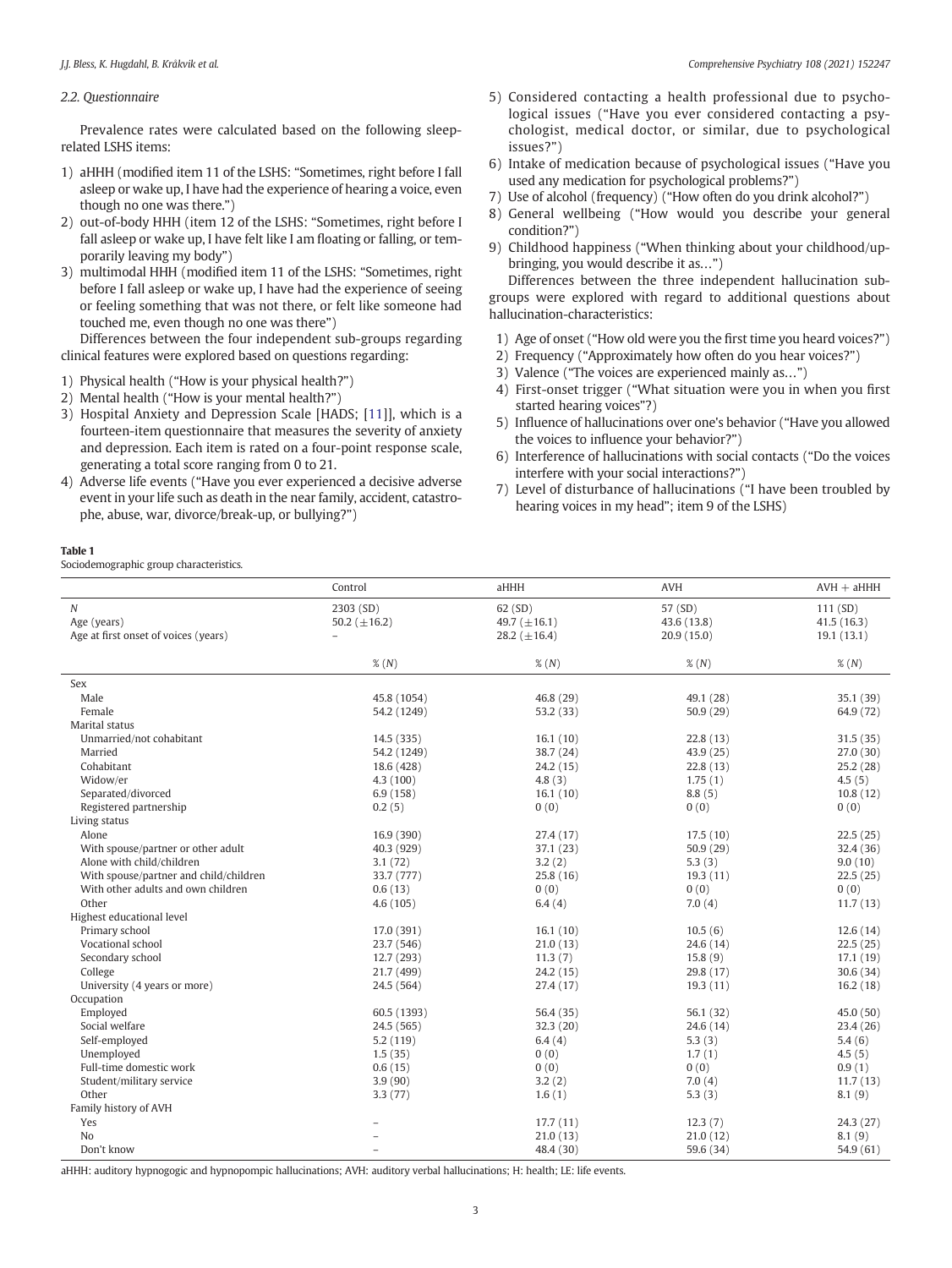#### Table 2

Analyses of variance (ANOVAs) comparing the four sub-groups on general health and wellbeing variables.

|            | Control          | aHHH                  | <b>AVH</b>            | $AVH + aHHH$       | F(df)         |           |
|------------|------------------|-----------------------|-----------------------|--------------------|---------------|-----------|
|            | $N = 2303$       | $N = 62$              | $N = 57$              | $N = 111$          |               |           |
|            | Mean (SE)        | Mean (SE)             | Mean (SE)             | Mean (SE)          |               |           |
| Physical H | $2.99(0.01)^a$   | 2.81 $(0.09)^{a, b}$  | $2.95(0.08)^{a, b}$   | $2.74(0.08)^{b}$   | 6.08 (32522)  | < 0.001   |
| Mental H   | $3.29(0.01)^a$   | $3.19(0.11)^a$        | 3.04 $(0.10)^{a, b}$  | $2.86(0.09)^{b}$   | 14.29 (32532) | < 0.001   |
| Anxiety    | $11.40(0.1)^a$   | 12.25 $(0.49)^{a, b}$ | 13.42 $(0.55)^{b, c}$ | 14.46 $(0.42)^c$   | 34.22 (32452) | < 0.001   |
| Depression | $10.03(0.06)^a$  | 10.43 $(0.46)^{a, b}$ | $11.05(0.53)^{a, b}$  | 11.41 $(0.40)^{b}$ | 9.10(32485)   | < 0.001   |
| Adverse LE | $1.42(0.02)^{a}$ | $1.77(0.12)^{b}$      | $1.84(0.15)^{b}$      | $1.94(0.12)^{b}$   | 13.67 (32503) | < 0.001   |
| Alcohol    | 3.20 $(0.03)^a$  | 3.39 $(0.18)^a$       | 3.02 $(0.17)^a$       | 3.00 $(0.13)^a$    | 1.57 (32518)  | $= 0.206$ |
| Childhood  | $1.81(0.02)^a$   | $1.95(0.13)^a$        | $2.00(0.13)^{a, b}$   | $2.39(0.13)^{b}$   | 13.27 (32516) | < 0.001   |
| Wellbeing  | $2.34(0.02)^a$   | $2.50(0.12)^a$        | $2.49(0.14)^a$        | $2.94(0.12)^{b}$   | 12.34 (32520) | < 0.001   |

aHHH: auditory hypnogogic and hypnopompic hallucinations; AVH: auditory verbal hallucinations; H: health; LE: life events.

Same superscript letter indicates no significant difference between groups; different superscript letter indicates significant difference between groups ( $p < 0.05$ ).

- 8) Contact with a health professional because of hallucinations ("Have you ever contacted a psychologist, medical doctor, or similar, due to a problematic relationship with the voices?")
- 10) Intake of medication because of hallucinations ("Have you used medication for the voices you hear?")

#### 2.3. Statistical analysis

Differences between the groups were evaluated statistically using one-way analyses of variance (ANOVAs), and significant effects were followed up with post-hoc *t*-tests ( $p < 0.05$ ; Bonferroni correction was used to control for multiple comparisons). For testing relationships between groups on categorical variables, the chi-square test was used. Differences were regarded as significant for  $z > 1.96$ .

#### 2.4. Ethical standards

The study was approved by the Regional Committee for Medical Research Ethics in Central Norway (REC-Central) and all participants gave their informed consent prior to their inclusion in the study.

#### 3. Results

## 3.1. Prevalence of sleep-related hallucinations

In the sample of 2533 individuals who returned the questionnaire, 6.8% ( $n = 173$ ) reported having experienced aHHHs, 12.3% ( $n = 312$ ) reported having had multimodal HHHs, and 32.2% ( $n = 816$ ) indicated that they had experienced out-of-body HHHs at least once in their lifetime. Of those individuals reporting aHHHs ( $n = 173$ ), 64.2% ( $n = 111$ ) reported daytime AVHs as well. Individuals who reported aHHHs without daytime AVHs, accounted for 2.4% ( $n = 62$ ) of the overall sample, while individuals who reported daytime AVHs without aHHHs comprised 2.2% ( $n = 57$ ) of the overall sample [\(Table 1\)](#page-2-0).

# 3.2. Differences between all four sub-groups with regard to general health and wellbeing

The one-way ANOVAs showed significant main effects for all general health and wellbeing variables except for frequency of alcohol consumption (see Table 2). Post-hoc analyses revealed that the Control group reported better physical and mental health, lower anxiety and depression scores, fewer adverse life events, a happier childhood, and better general wellbeing, compared to the  $AVH + aHHH$  group. The Control group also reported lower anxiety scores compared to the aHHH group and fewer adverse life events compared to both the aHHH group and the AVH group. In addition, the aHHH group reported significantly better mental health, lower anxiety scores, a happier childhood, and better general wellbeing than the  $AVH + aHHH$  group. Finally, the AVH group reported better general wellbeing than the AVH + aHHH group. See Table 2 for main effects and post-hoc effects.

Results from the chi-square tests (Table 3) showed that the Control group included a significantly lower percentage of participants that had considered or were considering contacting a health professional for mental health problems, compared to the  $AVH + aHHH$  group. Also, a higher percentage of control group participants rated this question as not applicable compared to the other groups. With regard to medication, a significantly lower percentage of participants in the Control group indicated that they had taken medication for mental health issues compared to the AVH and AVH  $+$  aHHH groups. Also, a significantly higher percentage of participants in the Control indicated that the question was not applicable to them compared to the respective percentage in the aHHH and  $AVH + aHHH$  groups.

# 3.3. Differences between the three hallucination sub-groups with regard to AVH-related variables

A one-way ANOVAs showed significant main-effects of frequency of AVHs, influence of AVHs over one's behavior, interference of AVHs with social contacts, and level of disturbance of AVHs. Post-hoc tests revealed that the aHHH group reported significantly less frequent hallucinations, less disturbing hallucinations, hallucinations with less influence over their behavior, and hallucinations with less interference with social contacts compared to the AVH group and the  $AVH + aHHH$  group (see [Table 4\)](#page-4-0).

The chi-square results (see [Table 5](#page-4-0)) showed that the aHHH group included a significantly higher percentage of participants who reported

| rabie 3 |  |                                                                                |  |
|---------|--|--------------------------------------------------------------------------------|--|
|         |  | Chi-square analyses comparing the four sub-groups on general health variables. |  |

|                                                                                                                 | Control                                                                                                                    | aHHH                                                                                                                           | <b>AVH</b>                                                                                                                      | $AVH + aHHH$                                                                                                                |
|-----------------------------------------------------------------------------------------------------------------|----------------------------------------------------------------------------------------------------------------------------|--------------------------------------------------------------------------------------------------------------------------------|---------------------------------------------------------------------------------------------------------------------------------|-----------------------------------------------------------------------------------------------------------------------------|
|                                                                                                                 | $N = 2303$                                                                                                                 | $N = 62$                                                                                                                       | $N = 57$                                                                                                                        | $N = 111$                                                                                                                   |
|                                                                                                                 | $\%$ (N)                                                                                                                   | $\%$ (N)                                                                                                                       | $\%$ (N)                                                                                                                        | $\%$ (N)                                                                                                                    |
| Contact HP<br>Yes, now<br>Yes, before<br>No. never<br>N/A<br>Medication<br>Yes, now<br>Yes, before<br>No, never | $5.9(135)^a$<br>19.6 $(452)^a$<br>$29.1(670)^a$<br>44.6 $(1027)^{a}$<br>4.8 $(111)^a$<br>8.4 $(194)^a$<br>42.7 $(983)^{a}$ | $12.9(8)^{a,b}$<br>$21.0(13)^{a,b}$<br>38.7 $(24)^a$<br>$27.4(17)^{b}$<br>9.7 $(6)^{a,b}$<br>12.9 $(8)^{a,b}$<br>51.6 $(32)^a$ | $10.5\ (6)^{a,b}$<br>36.8 $(21)^{b}$<br>33.3 $(19)^a$<br>19.3 $(11)^{b}$<br>15.8 $(9)^{b}$<br>15.8 $(9)^{a,b}$<br>42.1 $(24)^a$ | $13.5(15)^{b}$<br>38.7 $(43)^{b}$<br>34.2 $(38)^a$<br>12.6 $(14)^{b}$<br>$11.7(13)^{b}$<br>16.2 $(18)^{b}$<br>54.1 $(60)^a$ |
| N/A                                                                                                             | 43.6 $(1005)^{a}$                                                                                                          | $25.8(16)^{b}$                                                                                                                 | 26.3 $(15)^{a,b}$                                                                                                               | $17.1(19)^{b}$                                                                                                              |

aHHH: auditory hypnogogic and hypnopompic hallucinations; AVH: auditory verbal hallucinations; HP: health professional.

Same superscript letter indicates no significant difference between groups; different superscript letter indicates significant.

percentage-difference between groups  $(z > 1.96)$ .

 $T = 3$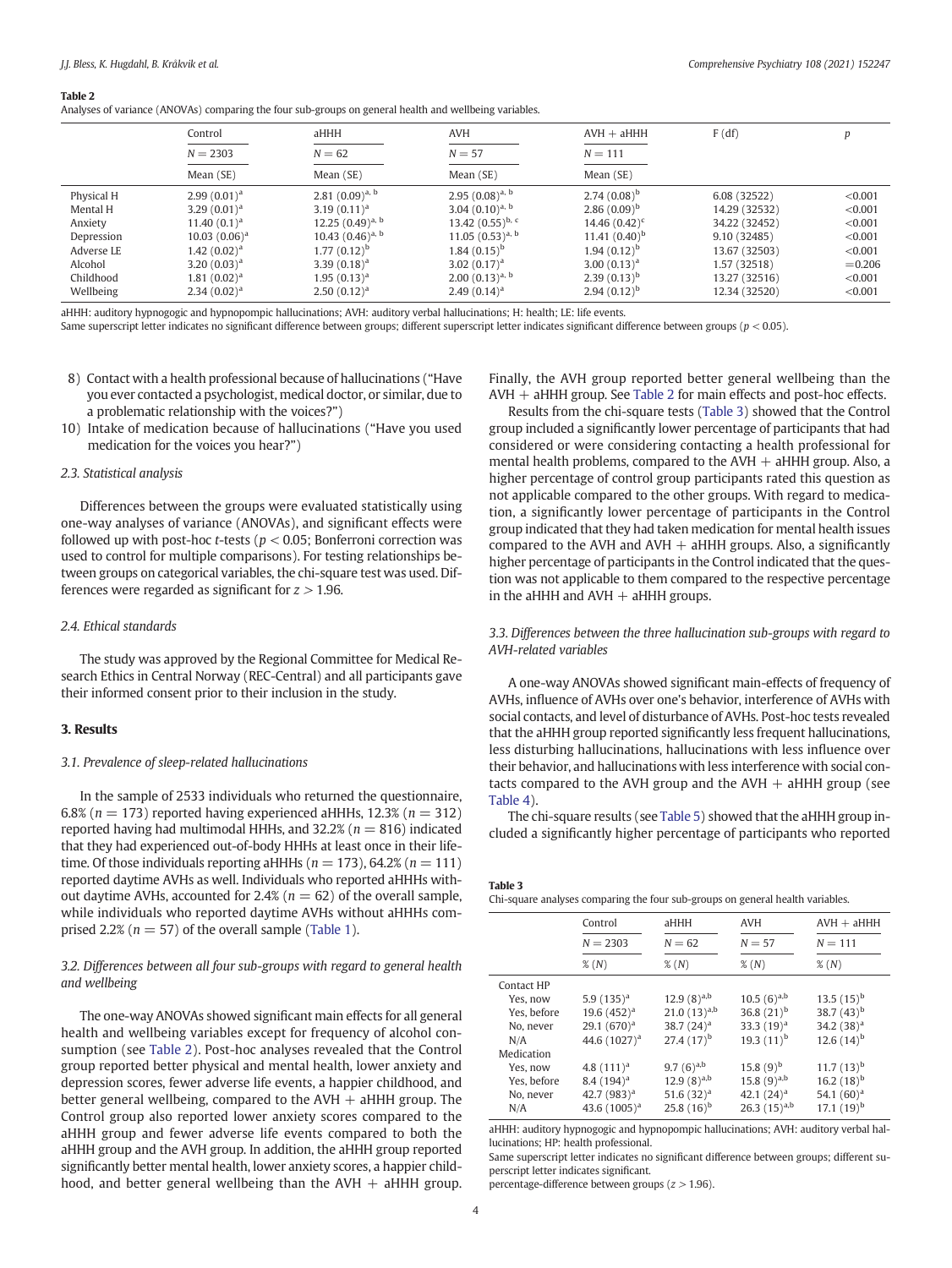#### <span id="page-4-0"></span>Table 4

Analyses of variance (ANOVAs) comparing the three AVH sub-groups on AVH-related variables.

| $m$ , and $m$ and $m$ and $m$ and $m$ and $m$ and $m$ and $m$ and $m$ and $m$ and $m$ and $m$ and $m$ |                                                                               |                                                                                |                                                                            |                                                             |                                                 |
|-------------------------------------------------------------------------------------------------------|-------------------------------------------------------------------------------|--------------------------------------------------------------------------------|----------------------------------------------------------------------------|-------------------------------------------------------------|-------------------------------------------------|
|                                                                                                       | aHHH                                                                          | AVH                                                                            | $AVH + aHHH$                                                               | F(df)                                                       |                                                 |
|                                                                                                       | $N = 62$                                                                      | $N = 57$                                                                       | $N = 111$                                                                  |                                                             |                                                 |
|                                                                                                       | Mean (SE)                                                                     | Mean (SE)                                                                      | Mean (SE)                                                                  |                                                             |                                                 |
| Frequency<br>Influence<br>Interference<br>Disturbance                                                 | $1.50(0.11)^a$<br>$2.85(0.06)^{a,b}$<br>3.00 $(0.00)^{a,b}$<br>$0.13(0.07)^a$ | $2.36(0.19)^{b}$<br>2.48 $(0.09)^{b}$<br>2.78 $(0.46)^{b}$<br>$0.81(0.18)^{b}$ | $2.50(0.13)^{b}$<br>$2.35(0.07)^{b}$<br>$2.72(0.54)^{b}$<br>$1.70(0.16)^c$ | 13.12 (2202)<br>11.72 (2199)<br>7.11 (2199)<br>26.96 (2222) | p < 0.001<br>p < 0.001<br>p < 0.01<br>p < 0.001 |

aHHH: auditory hypnogogic and hypnopompic hallucinations; AVH: auditory verbal hallucinations.

Same superscript letter indicates no significant difference between groups; different superscript letter indicates significant.

difference between groups ( $p < 0.05$ ).

voices with neutral valence compared to the  $AVH + aHHH$  group. Also, there was a significantly lower percentage of participants who indicated a first-onset trigger event in the aHHH group compared to the AVH  $+$ aHHH group. With regard to AVH-related contact with health professionals, a significantly lower percentage of aHHH participants indicated previous contact, and a significantly higher percentage of aHHH participants rated the question as not applicable to them, compared to the  $AVH + aHHH$  group. Finally, a significantly higher percentage of participants from the aHHH group rated the voice-related use of medication question as not applicable to them.

## 3.4. Differences in age at first onset

A one-way ANOVA showed a significant main-effect of age at first onset [F (3, 174) = 5.85,  $p < 0.01$ ]. The post-hoc analysis revealed that the aHHH group was significantly older at first onset of voices (28.2 years) than both the AVH  $+$  aHHH group (19.1 years;  $p < 0.01$ ) and the AVH group (20.9 years;  $p < 0.05$ ).

#### Table 5

Chi-square analyses comparing the three AVH sub-groups on AVH valence, first-onset trigger, contact with health professional regarding AVHs, and use of medication for AVHs.

|                       |                | aHHH                 | <b>AVH</b>        | $AVH + aHHH$    |
|-----------------------|----------------|----------------------|-------------------|-----------------|
|                       |                | $N = 62$             | $N = 57$          | $N = 111$       |
|                       |                | $\%$ (N)             | $\%$ (N)          | $\%$ (N)        |
| AVH valence           |                |                      |                   |                 |
| Positive              | Yes            | $12.9(8)^{a}$        | $17.5(10)^{a}$    | $20.7(23)^a$    |
|                       | N <sub>o</sub> | $87.1(54)^a$         | 82.5 $(47)^a$     | 79.3 $(88)^a$   |
| Negative              | Yes            | 4.8 $(3)^a$          | $12.3(7)^{a}$     | $9.0(10)^a$     |
|                       | No             | $95.2(59)^a$         | $87.7(50)^a$      | $91.0(101)^{a}$ |
| Positive/Negative     | Yes            | $21.0(13)^{a}$       | 24.6 $(14)^a$     | 33.3 $(37)^{a}$ |
|                       | N <sub>o</sub> | 79.0 $(49)^a$        | 75.4 $(43)^a$     | 66.7 $(74)^a$   |
| Neutral               | Yes            | 45.2 $(28)^a$        | 40.4 $(23)^{a,b}$ | 25.2 $(28)^{b}$ |
|                       | N <sub>o</sub> | 54.8 $(34)^a$        | 59.6 $(34)^{a,b}$ | 74.8 $(83)^{b}$ |
| Other*                | Yes            | $09.7(6)^a$          | 5.3 $(3)^a$       | $13.5(15)^{a}$  |
|                       | N <sub>o</sub> | 90.3 $(56)^a$        | 94.7 $(54)^a$     | 86.5 $(96)^a$   |
| First-onset trigger   | Yes            | $35.5(22)^a$         | 49.1 $(28)^{a,b}$ | 55.0 $(61)^{b}$ |
|                       | No             | 50.0 $(31)^a$        | 42.1 $(24)^{a,b}$ | 31.5 $(35)^{b}$ |
| Contact HP for AVH    |                |                      |                   |                 |
| Yes. now              |                | (0.0(0) <sup>a</sup> | 5.3 $(3)^a$       | $2.7(3)^{a}$    |
| Yes, before           |                | $1.6(1)^{a}$         | $10.5\ (6)^{a.b}$ | 19.8 $(22)^{b}$ |
| No. never             |                | 54.8 $(34)^a$        | 52.6 $(30)^a$     | 52.3 $(58)^a$   |
| N/A                   |                | 41.9 $(26)^a$        | 31.6 $(18)^{a,b}$ | $23.4(26)^{b}$  |
| <b>Medication AVH</b> |                |                      |                   |                 |
| Yes                   |                | (0.0(0) <sup>a</sup> | $8.8(5)^{a}$      | 8.1 $(9)^a$     |
| N <sub>o</sub>        |                | 54.8 $(34)^a$        | 54.4 $(31)^a$     | 64.0 $(71)^a$   |
| N/A                   |                | 45.2 $(28)^a$        | 36.8 $(21)^{a,b}$ | $27.0(30)^{b}$  |

aHHH: auditory hypnogogic and hypnopompic hallucinations; AVH: auditory verbal hallucinations; HP: health professional.

Same superscript letter indicates no significant percentage-difference between groups; different superscript letter indicates significant percentage-difference between groups  $(z > 1.96)$ .

⁎ This category included specific examples of voice content, which could be positive, negative or neutral.

# 4. Discussion

In this general population sample, multimodal and out-of-body HHHs were found to be more common than aHHHs (12.3% and 32.2% compared to 6.8%). This is in line with previous HHH-studies in the general population [see [[7](#page-5-0),[12\]](#page-5-0)] and these findings are contrasting to findings concerning daytime hallucinations in schizophrenia patients where the auditory modality is dominant [[13](#page-5-0)]. Also, aHHHs occurred mostly (64.2%) in combination with daytime AVHs and vice versa (66.1%), whereas isolated aHHHs (2.4%) and isolated daytime AVHs (2.2%) were both seldom reported. In line with these findings, other studies have found that hallucinations often occur in more than one modality in individuals in the general population, while unimodal hallucinations are more infrequent [[5](#page-5-0),[14\]](#page-5-0).

As hypothesized, the aHHH group did not differ significantly from the non-hallucinating control group for any of the general health parameters. On the other hand, the aHHH group showed better mental health in several domains (e.g. mental health, childhood happiness, subjective wellbeing, anxiety) than the AVH  $+$  aHHH group. In fact, the results revealed a continuous increase of severity from the aHHH group to the AVH group and further to the AVH + aHHH group. This may point to a developmental process, with isolated aHHH as a potential starting point for developing daytime hallucinations, for example, being triggered by an adverse life event [cf. [[15\]](#page-5-0)]. However, a different explanation is probably required when taking into account the results regarding age of onset. Here, individuals appear to develop daytime AVHs or combined AVH  $+$  aHHH at an earlier stage in life, suggesting different symptom trajectories for only sleep-related (i.e. aHHH) versus daytime AVHs or combined  $AVH + aHHH$ . It remains unknown, however, whether the occurrence of combined  $AVH + aHHH$  leads to more mental health problems or vice versa. Nevertheless, while it was known from previous studies that daytime AVHs were associated with various mental health problems, the present study was able to show that individuals with only aHHH were not any different from individuals without hallucinations (neither daytime nor sleep-related) on most general health parameters except for adverse life events, which occurred more often in the hallucination groups.

Furthermore, as hypothesized, the hallucination group with the significantly least severe hallucination-characteristics (measured by e.g. frequency, valence, level of disturbance) was the aHHH group. Similar to the general health parameters, we found a continuous increase of severity from the aHHH group to the AVH group and further to the AVH  $+$ aHHH group with regard to hallucination-characteristics. This suggests that when daytime and sleep-rated auditory hallucinations co-occur, the hallucinations are the most debilitating. More research is needed to shed light on when daytime and sleep-related auditory hallucinations occur together, especially since they appear to have a different trajectory than isolated aHHHs. Finally, it should be noted that all three hallucination groups are non-clinical groups, which means they have not received a diagnosis. At the same time, the results point towards the  $AVH + aHHH$  group being the most prone to general health problems,